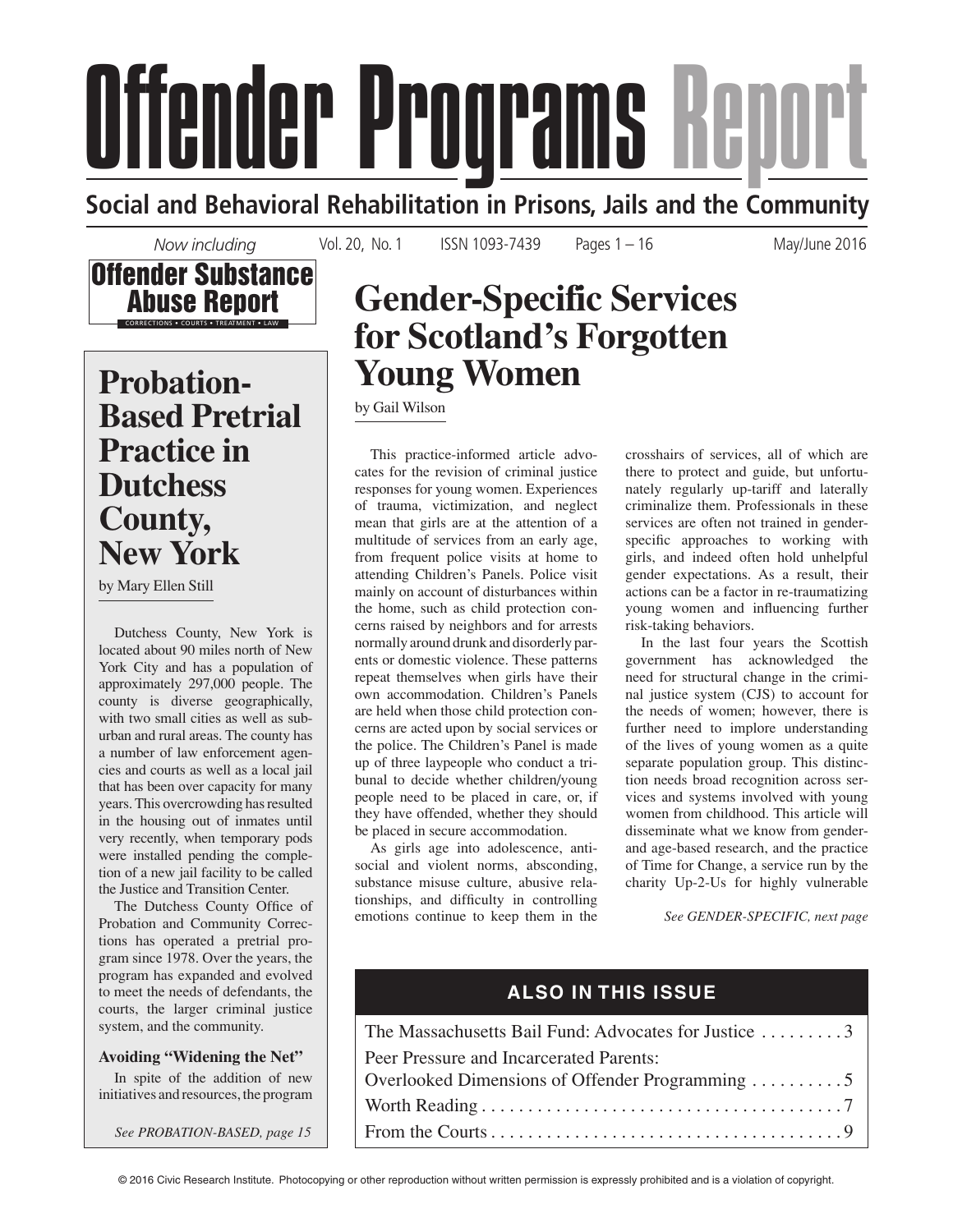### *PROBATION-BASED, from page 1*

has maintained its core commitment to obtain releases for all eligible defendants without "widening the net" or overprogramming. This has been achieved through the use of evidence-based assessment instruments that provide the risk level (of failure to return to court) for each individual. There are several such instruments available, but Dutchess County uses the pretrial section of the Correctional Offender Management Profiling for Alternative Sanctions (COMPAS).

 Using the COMPAS, pretrial staff assesses each individual newly admitted to the jail. After the staff completes the instrument and verifies information provided by the defendant, low-risk individuals are recommended for release on recognizance (ROR) without any special conditions. In these cases, Pretrial Services simply monitors that court appearances have been kept. Generally, release is achieved within 24 hours. For the past several years, over 1,000 defendants have been released to Pretrial Services, the majority of them with no condition other than to appear in court as directed.

 When staff recognized that higherrisk defendants who could not make bail were remaining in jail, several additional options were created. Again, with staff using the COMPAS as well as verifying information, higher-risk defendants were recommended for one of several alternatives available. These included:

- Intensive supervision with special conditions ordered by the court;
- Pretrial electronic monitoring; or
- Participation in a wide variety of community-based programs.

 In order to prevent a creeping tendency to "widen the net," a three-step process is used:

- 1. The first step is to screen for release under ROR.
- 2. If the defendant does not meet the criteria, or ROR is denied by the judge, a second-stage screening takes place. Cases are reviewed for a variety of alternatives, based on the risk level and identified needs. Pretrial staff members are then able to approach the court with a viable option for the defendant. Defendants are carefully screened to match the program to their needs in order to avoid overprogramming. This process is facilitated by the fact that probation officers are present in the

higher-volume courts in the county, including the felony-level county court.

 3. Finally, a multi-agency meeting is held to discuss cases that have not secured pretrial release. Participants include the Office of Probation, District Attorney's Office, Public Defender's Office, Jail, and the Department of Mental Hygiene.

### **Meeting the Unique Needs of Female Defendants**

 Building upon this foundation, the department recently engaged in a technical assistance project supported by the Bureau of Justice Assistance and coordinated by the National Resource Center on Justice Involved Women and the Center for Effective Public Policy. The goals of the project were to provide information about the most recent research regarding gender-responsive pretrial risk and needs assessments and to understand how to apply evidence-based practices to help women achieve better pretrial outcomes.

 The "Pathways Perspective" suggests that women enter the criminal justice system through different pathways than men and have different needs. When women's needs are unrecognized or unmet, an opportunity is lost to improve outcomes. Addressing the unique needs of women can reduce pretrial failure and can ultimately result in plans that transition to other correctional or community agencies.

 As pretrial services perform a gatekeeping function, there is an opportunity to identify and address needs at the earliest possible stage in the criminal justice process. Using an objective assessment not only quantifies the needs, but makes judges more likely to consider and accept the findings. Assessments can also guide work at later decision points. Therefore, as part of the project, an Inventory of Needs (ION) screening tool was developed. It was tested in Dutchess County to determine how useful it was in predicting pretrial failure and addressing the needs for services related to mental health, medical issues, housing, substance abuse, child care, personal safety, and other emergency services. Once the needs were identified, a referral would be made to the appropriate service. Of particular note was the fact that although pretrial women were more likely to score as being at lower risk on risk assessment instruments than were men, women's identified needs differed from those of men. Current and past abuse, trauma, mental health issues, housing safety, and needs related to children scored prominently in the needs assessment.

 The role of the ION was supportive in nature; it was not used as a condition of pretrial release or as a sanction. Pretrial Services was very diligent in separating the role of the ION from the screening used to determine eligibility for pretrial release. Participation was voluntary, and no negative consequences were attached for failure to engage in the project. Interestingly, almost all female defendants not only chose to participate, but were eager to do so. Many indicated that they saw the link between their past life experiences and the current behavior that brought them into contact with the criminal justice system. They often expressed that they felt empowered by the insights they gained and were eager to see the information from the ION used to help other women. Pretrial staff also reported that the pretrial experience for these women was generally more positive and that they complied with court orders more readily.

The benefits of using a gender-specific needs assessment were manifold:

- Early identification of needs correlated to pretrial success;
- More effective collaboration took place with referral agencies;
- Trauma issues were identified and addressed early in the criminal justice process; and
- Female defendants appeared to develop more rapport with staff and trust in the criminal justice system.

 The successful introduction of the ION depended on having a strong pretrial program that was committed to using a validated screening tool, making release recommendations according to risk (thereby avoiding "widening the net"), and matching risk and need to the appropriate program so that lower-risk defendants did not receive unneeded interventions, thereby potentially increasing their risk of recidivism. Adhering to these principles and practices allowed the ION to be used in an effective manner.

 Given the fact that the number of women in the criminal justice system has increased and that they have unique risk and needs, effectively identifying and addressing those needs could substantially reduce pretrial failure.

*Mary Ellen Still is Chief of Probation, Dutchess*  County Office of Probation and Community Correc*tions, 50 Market St., Poughkeepsie, NY 12601, (845) 486-2600, (e-mail)* probation@dutchessny.gov. Q